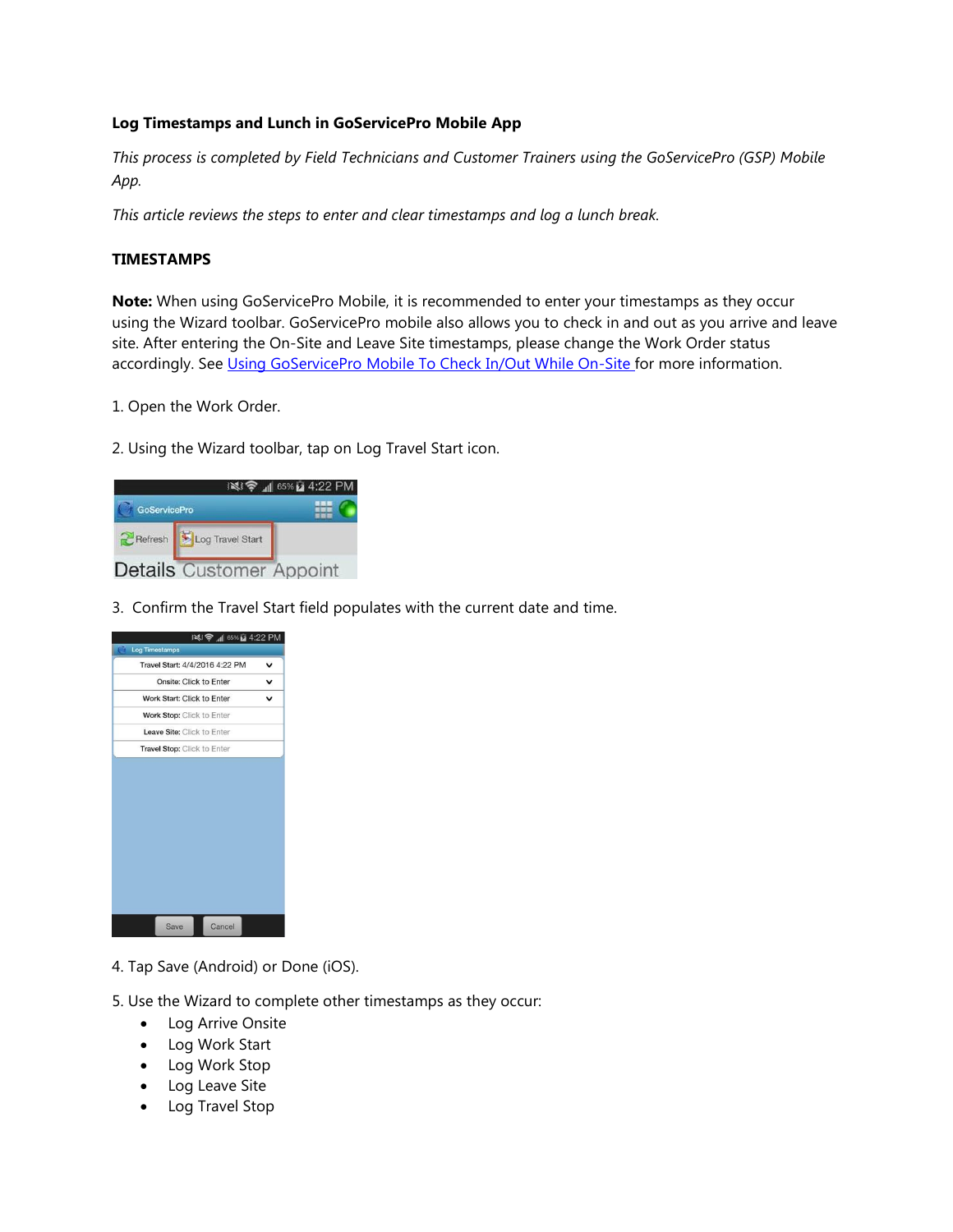\*Note: Future dates/times are not allowed. Timestamps cannot conflict with entries on other Work Orders (time cannot overlap).

## **CLEAR TIMESTAMPS**

1. Tap on the Clear Timestamps button at the top.

2. Tap or slide to select the entry you want to remove; it will clear out all entries below it as well.

| <b>日日日日日上</b> ▲ 宇 <i>』</i> 72%自 2:46 PM |
|-----------------------------------------|
| <b>Clear Timestamps</b>                 |
| <b>Travel Start:</b>                    |
| Onsite:                                 |
| Work Start:                             |
| Work Stop:                              |
| Leave Site:                             |
| <b>Travel Stop:</b><br>√                |
|                                         |
| Cancel<br>Save                          |

3. Tap Save (Android) or Done (iOS) to exit the Clear Timestamps menu

## **LUNCH**

1. Tap on the Log Time icon or Log Lunch from the Work Order menu.



2. Tap on the dropdown arrows to adjust time.

**\*Note:** Only one lunch entry (unbilled break) can be logged, so if you took multiple breaks during the job, combine the time into a single entry.

- 3. Ensure duration is correct.
- 4. Enter Notes regarding the break (optional).
- 5. Tap Save (Android) or Done (iOS).